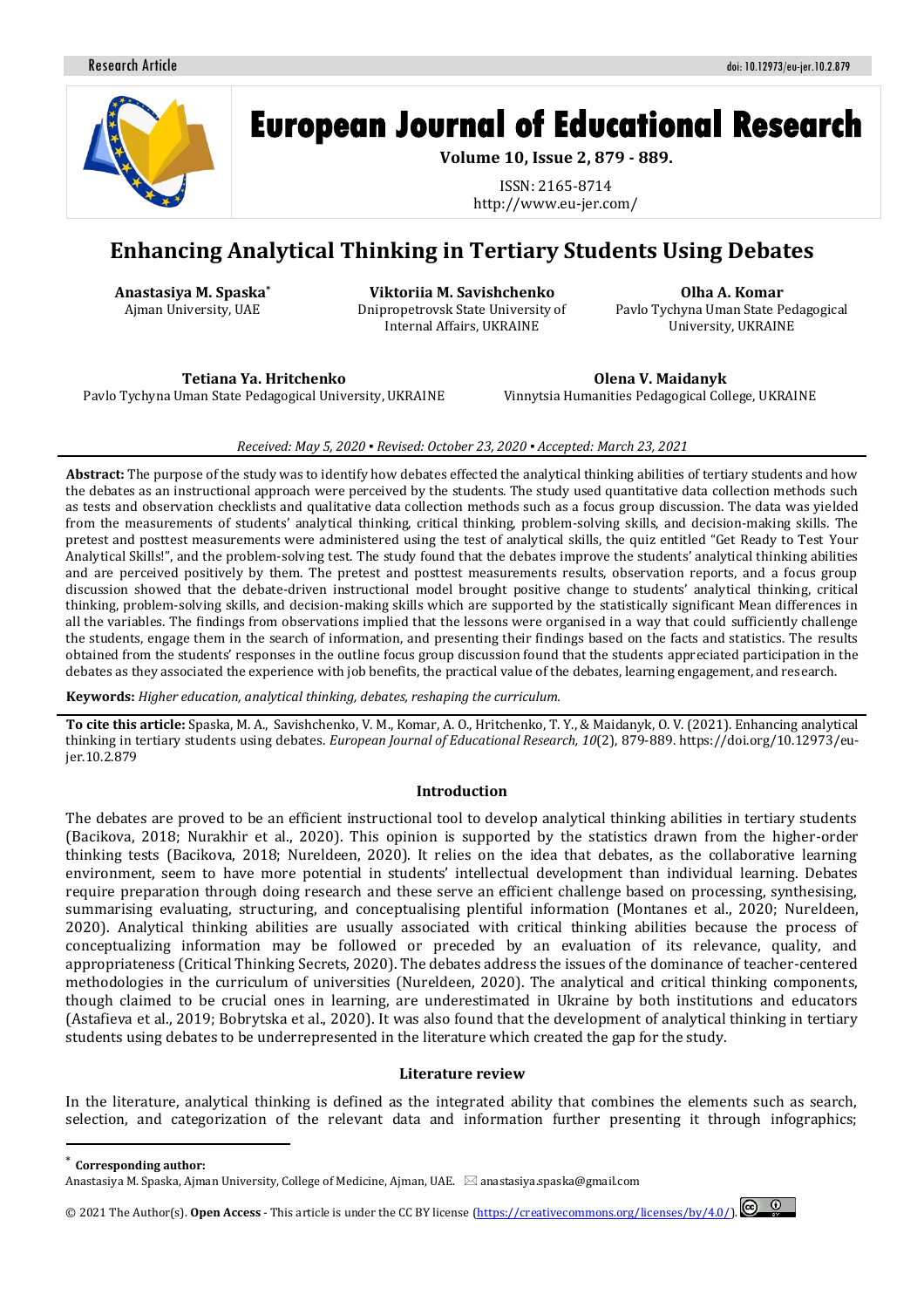identification of the most likely cause(s), and logical outcome(s) of the problem; the suggestion of the solutions or alternative approaches to resolving complex problems based on cross-disciplinary findings from multiple sources and conclusions drawn from the data which is followed by evaluating of those solutions and making the decision(s) on the most effective one(s) in preventing the problem from taking place either partially or totally (Chicago State University, 2020; Irwanto, 2018). The above implies that the key components of analytical thinking are in-depth search, data analysis and evaluation, problem-solving, and decision-making. The outlined components are essential learning experiences as these are related to reasoning, planning and conducting a learning inquiry process, interpreting the yielded data and findings followed by drawing conclusions (Yulina et al., 2019).

The examination of the theoretical sources found that the higher-order thinking skills are developed in learners by instructional models that are based on the constructivist theory (Sartika, 2017). These instructional models are as follows: a model of guided inquiry, a Problem Based Learning (PBL) model, a group investigation model, Context-Based Learning (CBL) model, a model based on the strategy of Mood, Understand, Recall, Digest, Expand, Review (MURDER), the 4A learning models involving analysis of a phenomenon, analysis of information, analysis of data, and analysis of findings, and an infographics-based learning model (Yulina et al., 2019). Despite being different in focus, all the above models are intended to create a learning environment for the students to enhance their reasoning ability, the skills of planning and conducting a learning inquiry, and using knowledge already gained. These also make teaching more systematic.

Debates have been proved to foster reasoning and higher-order thinking skills when used in the educational process (Walker & Sampson, 2013). This was also found in the research revealing theoretical and methodological aspects of using debates in education and vocational training (Abernathy & Forestal, 2019; Ang et al., 2019; Wilson & Brown, 2016; Toner & Woolley, 2016).

Brownson (2013) opines that debates are more effective than conventional instruction strategies. Four formats for debate are practiced in tertiary school because these develop the students' higher-order thinking abilities. These are as follows: Lincoln-Douglas debate, Cross Examination Debate, the academic debate, and Parliamentary debate (Sadler, 2010; Williams-Brown, 2015). Lincoln-Douglas debate is an instructional tool that is used to raise students' awareness of domestic social and economic issues, to foster the feeling of citizenship and belonging in the students through engaging them in working out the solution to some problem that is significant to the community. Cross-Examination (or Policy) debate fosters students' analytical and critical thinking, fosters the skills of listening and building arguments together with research skills and advocacy skills. The academic debate is used in the institutions as a learning environment that engages students in knowledge sharing and decision-making on matters of public interest. It develops students' confidence, analytic and critical thinking, and soft skills.

It was found that the Parliamentary Debate format had been the most widely used at the universities. The reason for this is that this format aims at not only involving students in argumentation but also in proposing a course of action and supporting it with philosophical, practical, and consequential arguments (American Parliamentary Debate Association, 2020). It means that students should apply both analytical thinking and problem-solving skills. However, there was found that the development of analytical thinking in tertiary students using debates is underrepresented in the literature which created the gap for this study.

Therefore, the purpose of the study was 1) to identify whether how debates effected the analytical thinking abilities in tertiary students; 2) to identify how the debates as an instructional approach were perceived by the students.

The research questions are stated below.

- 1) to identify how debates influenced students' analytical thinking and problem-solving skills.
- 2) to examine how the sampled students perceived the instructional model based on the Parliamentary debates.

#### **Methodology**

The study used quantitative data collection methods such as tests and observation checklists and qualitative data collection methods such as a focus group discussion (Schoonenboom & Johnson, 2017). The data was yielded from the measurements of students' analytical thinking and problem-solving skills. The measurements were administered before and after the intervention and were based on 1) the Test of Analytical Skills (TAS) (3SmartCubes, 2020); 2) the Quiz entitled "Get Ready To Test Your Analytical Skills!" (ProProfs Quizzes, 2020) to monitor analytical thinking; and 3) the problem-solving inventory to monitor change students' problem-solving confidence, their approach-avoidance style, and personal control that was adapted to fit Ukrainian context (Soliman, 2014). The observations were performed and the focus group discussion was held to receive verbal feedback about the usefulness and instructional effectiveness of the intervention.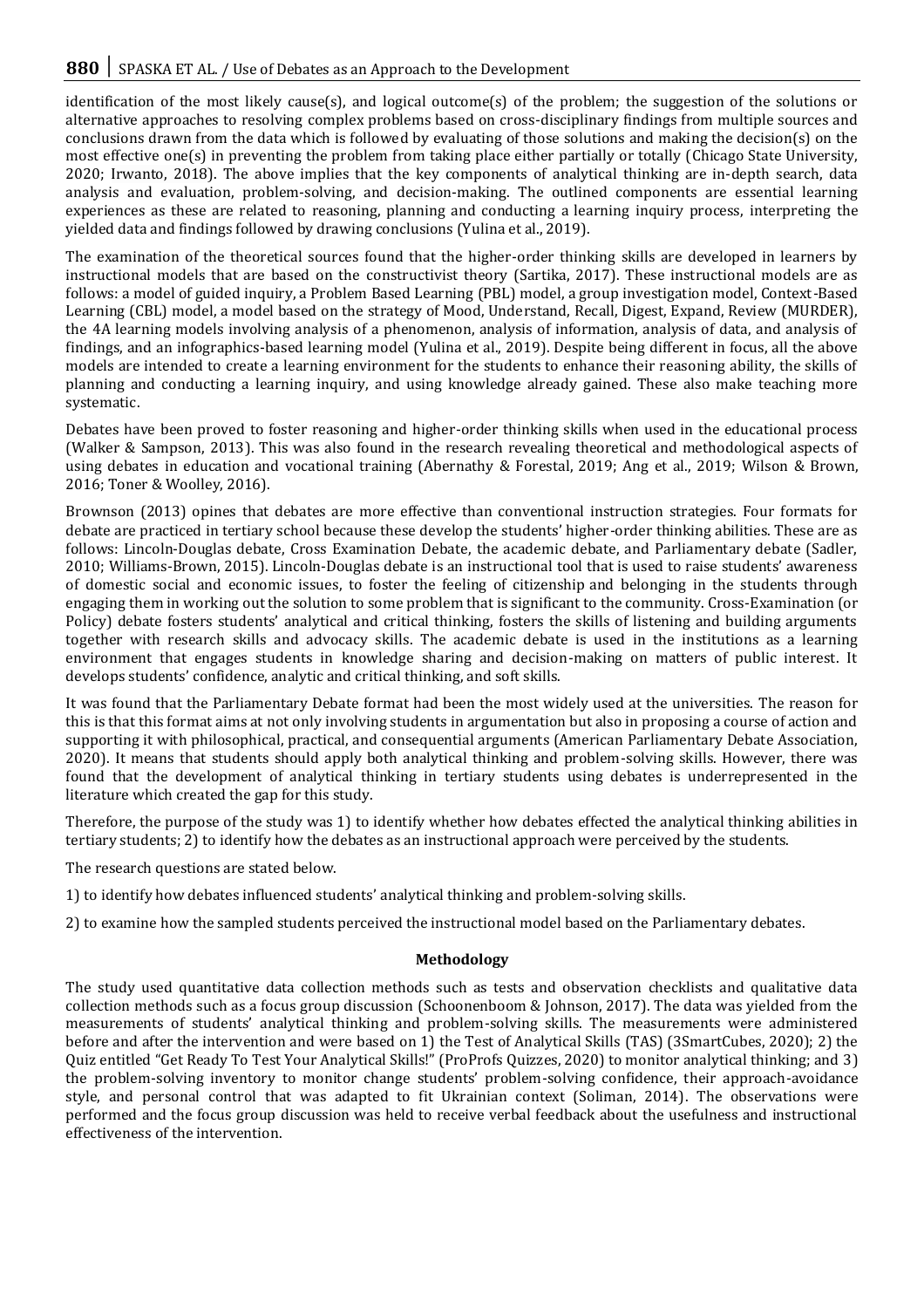#### *Research design*

The study relies on one group pre-test- post-test design of a quasi-experiment (Price et al., 2015). The research procedure included five basic phases such as a conceptualisation, research design, and materials design, intervention, data analysis, and interpretation followed by dissemination (Hanacek, 2010). The conceptualisation phase was dedicated to the specification of the research scope and feasibility of the intervention. In the research design and materials design phase, the research instruments were selected and validated, the research and sampling plan was designed. During the intervention phase, the pre-, while (observation), and post- measurements were administered, and the data were collected. Following that, the data were consolidated, analysed, and interpreted. In the dissemination phase, the recommendations were produced and shared with the colleagues (see Figure 1).



*Figure 1. Research procedure outline based on five phases* 

#### *Description of the intervention*

The curriculum in the International Economics course (6 ECTS, 180 hours) was reshaped to shift from the conventional lecture-based delivery to the debate-driven instructional model. The intervention was organised as a multidirectional influence including training sessions in research and analysing techniques, persuasion techniques, debating techniques, the use of logical fallacies, skills of solving the problems accompanied by making augmented decisions based on the research and statistics proven premise. The online community entitled "Debate It Now" was created as the environment and platform for sampled students to cooperate and debate the economy-related issues in Ukrainian and the world along with gathering and sharing their insights, research, and viewpoints through collaboration.

The private Telegram group was created to engage and manage the students. The Telegram Like Bot was used to poll the students and decide on the topic for the debate. The Quiz Bot was used to design and deliver different quests. The Logic Like apps (available at https://logiclike.com/en) was employed to impose additional cognitive load through training logic, analytical and critical thinking. The Cisco Webex web conferencing application was utilised to run the training activities and debates.

The students were delegated to formulate the vision and mission statements for the community, develop the schedule of training and debate sessions, assess peers, to make adjustments to the content and structure of the course.

The topics were as outlined below.

- 1. Should monetary and fiscal policy be reshaped to address the stabilization of the world economy?
- 2. Should the expenses on governments be reduced in the budget of Ukraine?
- 3. Should the tax laws be reshaped to stimulate personal savings?
- 4. Should the tax rate be progressive or regressive in Ukraine?

5. Should it be attempted to democratise states through engagement, free trade, and conciliation or by the use of punitive sanctions and belligerence?

6. Will free trade benefit developing countries and harm developed countries?

The debates relied on the parliamentary format (American Parliamentary Debate Association, 2020). The schedule and time format are listed below. Optionally, the teams could be given two minutes to prepare arguments for the next debate stage.

- First affirmative constructive (7-8 minutes)
- First negative constructive (7-8 minutes)
- Second affirmative constructive (7-8 minutes)
- Second negative constructive (7-8 minutes)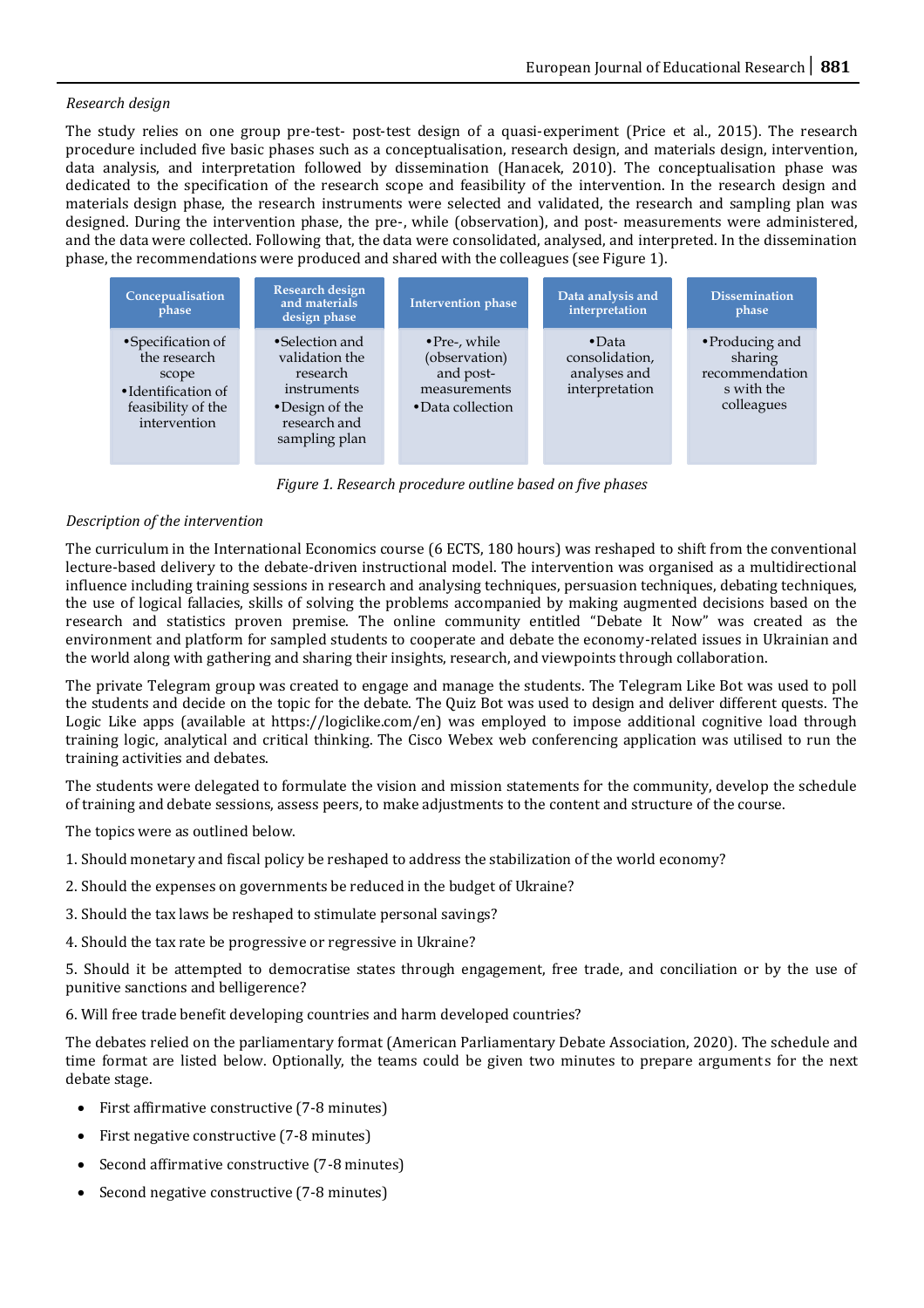- Negative rebuttal (4-5 minutes)
- Affirmative rebuttal (4-5 minutes)

### *Sampling*

The sampling was based on the implications of Doody and Condon (2012), Wilson and Brown (2016) stating that the sample of 16 learners and 25 students, respectively, was a manageable and sufficient sample size to train students in debating. Given the above and quasi-experimental design of the study, the convenience sampling technique was applied to involve 22 (14 males aged 21-22 and 8 females aged 21-22) undergraduates majoring in International Economics for Kyiv National Economic University named after Vadym Hetman in the experiment. Though considered homogeneous because they sought the degree in the same major, sampled students were additionally tested for homogeneity in the qualities under the research, using the test of analytical skills (TAS), the Quiz: Get Ready to Test your Analytical Skills! (QGRTAS), and the problem-solving inventory (PSI).

The cumulative Grade Point Average (G.P.A.) was calculated to identify whether the students' English language fluency was sufficient to understand and answer the statements in the instruments. The CPA was higher than 75% (ECTS) which was considered high enough for the students to do the tests.

#### *Instruments*

Seven instruments were used to draw the data throughout the study. These were as follows: the Test of Analytical Skills (3SmartCubes, 2020), the Quiz entitled "Get Ready to Test Your Analytical Skills!" (ProProfs Quizzes, 2020), the Problem-Solving Inventory (PSI) that was adapted to fit the Ukrainian context (Soliman, 2014), the observation reports, and the focus group discussion questionnaire. The data were analysed using the IBM SPSS Statistics 26.0. statistical software and the Voyant Tools (can be accessed via https://voyant-tools.org/).

#### *The Test of Analytical Skills (TAS)*

It relies on 12 situations with 12 multiple-choice questions (3SmartCubes, 2020). The supposed time limit to take it is 4 minutes. The test uses 12-grade system to interpret the results with  $1-4 = \text{``poor''}, 5-8 = \text{``good''}, 9-10 = \text{``average''}}$  and 11-12 = "excellent" analytical skills. The test was validated by a total of six experts - three experts with a Ph.D. degree in IQ and aptitude testing and three experts with Ph.D. in Pedagogics.

#### *The Quiz: Get Ready to Test your Analytical Skills! (QGRTAS)*

The quiz is similar to the above test in question types and structure (ProProfs Quizzes, 2020). It also consists of 12 situations with multiple-choice questions. The quiz uses the 100-point 'pass-fail' assessment system. The test is considered to be passed if the score is higher than 80. The quiz was also validated by six experts in IQ and aptitude testing and Pedagogics. They also validated its construct and content validity through judgements that were further consolidated and used to calculate the Average Congruency Percentage (ACP) for each question. The values for ACP were between 0.93 and 0.95 and were greater than 90% which indicated the strong validity of questions (Xi & Sawaki, 2016).

#### *The Problem Solving Inventory (PSI)*

A 27-item inventory was borrowed from Soliman (2014) and slightly adjusted to the Ukrainian context. The inventory is organised into three factors as a Problem-Solving Confidence, an Approach-Avoidance Style, and a Personal Control. The Problem-Solving Confidence section consisted of 14 questions, the Approach-Avoidance Style section comprised 7 questions. The Personal Control included 6 items.

#### *The Checklist for Observation Reports (Appendix A)*

The checklist consists of 7 general questions to cover the components of analytical thinking. The observers were supposed to use a Likert 4-point rating scale with 1 meaning 'poor',  $2 = 'average', 3 = 'good', 4 = 'excellent'$  to express their impressions. Following that, the observers wrote an observation report. The Voyant Tools were used to analyse them.

#### *The Focus Group Discussion Questionnaire*

Nine randomly selected students were hired to participate in the 50-minute online discussion run through the Zoom videoconferencing platform which was also employed to record the discussion. It was based on a 4-stages approach combining the opening stage, warm-up questions, moderated discussion stage, and a concluding stage. The recorded responses were transcribed and analysed. The Voyant Tools were used to analyse the corpus of the responses to the first question. The answers to other questions were coded, consolidated as an Excel file, and analysed manually.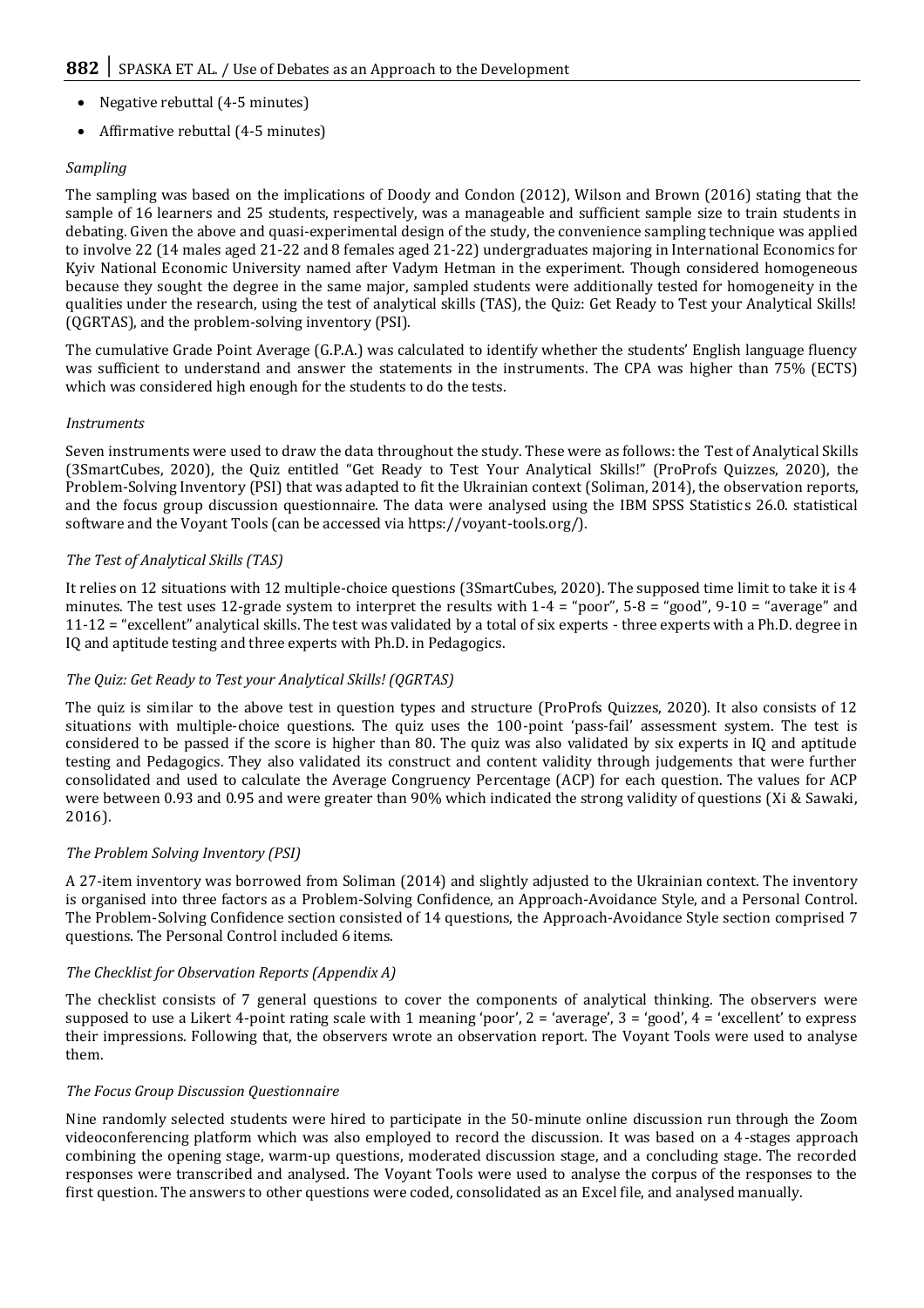#### *Questions*

1. What were your attitudes towards the use of debates in your studies? If negative, how those could be rectified?

2. What changes in the way you process information have you experienced due to debates? What drove your positive or negative changes?

3. Do you think debates improve students' analytical thinking abilities such as the specification of a concept or problem, dissection of its elements, organisation of information for making a decision, evaluation, and drawing conclusions from it?

4. How could the way the debates were used be improved to make this activity more useful for the development of your intellectual potential?

#### *Data analysis*

The quantitative data were drawn from the Test of Analytical Skills (TAS), the Quiz entitled "Get Ready to Test Your Analytical Skills!", the Problem-Solving Inventory (PSI). The qualitative data were drawn from the focus group discussion. The TAS was intended to identify how effectively one could use and draw the inference from new information. The QGRTAS was used to monitor the change in students' analytical thinking abilities. The PSI attempted to monitor a change in students' problem-solving confidence, their approach-avoidance style, and personal control. The TAS was evaluated by experts for readability, clarity of wording, layout, and style, and feasibility of the test. The expert judgements were used to evaluate the construct and content validity of the test. The Average Congruency Percentage (ACP) was computed to identify whether the questions were deemed to be relevant to them. The values for ACP were between 0.95 and 0.97 which were greater than 90% and indicated the strong validity of questions (Xi & Sawaki, 2016). The PSI was validated by Soliman (2014) with the alpha total coefficient of .75, and value of .88 for Problem Solving Confidence section, .82 for Approach-Avoidance Style section, and .76 for the Personal Control section. The values for intercorrelations among the factors were as follows: for the Problem-Solving Confidence  $\leftrightarrow$  Approach-Avoidance Style correlation, it was  $r = .30$ ; for the Problem-solving Confidence  $\leftrightarrow$  Personal Control correlation, it was  $r = .55$ ; and for the Approach-Avoidance Style  $\leftrightarrow$  Personal Control correlation, it was  $r = .60$ . The inventory was reported as a reliable instrument (Soliman, 2014).

#### **Results**

The study results are arranged in three sections to respond to two research questions. The pretest and posttest measurements and observation reports attempt to provide data on how debates influenced students' analytical thinking and problem-solving skills. A focus group discussion provides information on students' perceptions of the Parliamentary debate-based instructional model.

#### *Students' analytical thinking and problem-solving skills influenced via debates*

#### *The pretest and posttest measurements*

The data for this section was drawn from the Test of Analytical Skills (TAS), the Quiz entitled "Get Ready to Test Your Analytical Skills!" (QGRTAS), and the problem-solving inventory (PSI). The paired sample t-test was used to identify whether the mean difference between two sets of measurements in students' analytical thinking and problem-solving skills occurred.

| <b>Tests</b> | Mean          |       | SD            |       |         | Mean       | SЕ         |         |      |
|--------------|---------------|-------|---------------|-------|---------|------------|------------|---------|------|
|              | <b>Before</b> | After | <b>Before</b> | After |         | difference | difference | p       | df   |
| AT           | 5.50          | 7.45  | 1.92          | 1.54  | $-7.37$ | $-1.95$    | 0.265      | < 0.01  | 21.0 |
| QGRTAS       | 53.7          | 65.5  | 14.9          | 12.5  | $-5.72$ | $-11.7$    | 2.05       | $-.001$ | 21.0 |
| <b>PSI</b>   | 54.2          | 62.0  | 999           | 10.76 | $-6.10$ | $-7.73$    | 1.27       | 100.>   | 21.0 |

*Table 1. Results yielded from the pretest and posttest measurements* 

As can be seen in Table 1, the debate-driven instructional model brought positive change to students' analytical thinking and problem-solving skills. This is supported by the statistically significant Mean differences in all the measurements (-1.95 for AT, -11.7 for QGRTAS, -7.73 for PSI) with  $t_{AT}$  = -7.37,  $t_{QGRTAS}$  = -5.72 and  $t_{PSI}$  = -7.73. The observed effect size also supported the text results with values  $d_{AT} = 1.67$ ,  $d_{QGRTAS} = 1.22$  and  $d_{PSI} = 1.30$ , which indicated a large effect. The values drawn from the Normality Test (Shapiro-Wilk) were greater than 0.05 and showed that the data were normal.  $W_{AT}$  = 0.913 ( $p = 0.055$ ),  $W_{OGRTAS}$  = 0.887 ( $p = 0.016$ ), and  $W_{PSI}$  = 0.972 ( $p = 0.766$ ).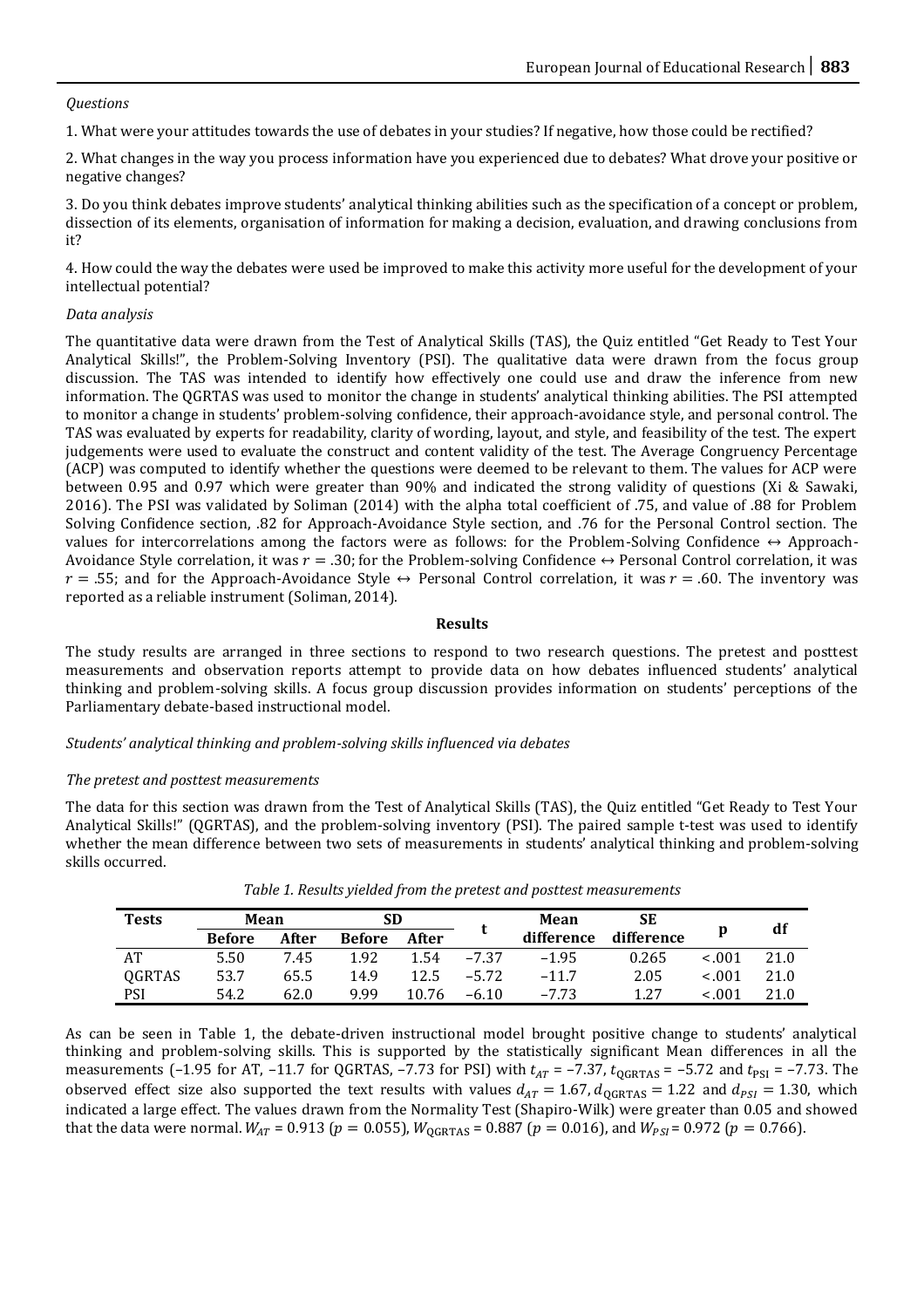#### *The observation reports*

These were consolidated and analysed using the Voyant Tools. The most frequent words in the corpus of the reports were as follows: challenging, analyses, knowledge, problem, and research.



*Figure 2. The frequency of the use of the terms identified by the Voyant Tools in the corpus of the reports* 

The most frequent collocations with strong correlations were as follows: 'analyses-problem'  $(r = 1)$ , 'analysesresearch'  $(r = 1)$ , problem-solving  $(r = 1)$ , 'challenging-sufficiently'  $(r = .989)$ , 'high-knowledge'  $(r = .904)$ , 'behaviour-knowledge'  $(r = .893)$  'activities-interactions'  $(r = .763)$ , 'encouraged-know'  $(r = .756)$ .

Below are some of the quotes from the reports:

*[… students were assigned with challenging tasks to pursue challenging learning goals and received inspiring feedback after the class…]*

*[… expressing arguments was a way to take risk … the students referred to the sources or cited specific examples…]*

*[…positive culture for learning was promoted in the class...]*

*[… students shared deep insights, provided argument-lead solutions to the problems, showed interest in searching and sharing information…]*

The above implied that the observers noticed that the lessons were organised in a way that could sufficiently challenge the students, engage them in the search of information, and presenting their findings based on the facts and statistics. The descriptive statistics based on the observation checklist are presented in Table 2.

|                       | Observer 1            | Observer 2      | Observer 3      |
|-----------------------|-----------------------|-----------------|-----------------|
| N <sub>students</sub> | 22                    | 22              | 22              |
| Mean                  | 3.14                  | 3.05            | 3.23            |
| Std. error mean       | 0.119                 | 0.180           | 0.130           |
| Median                | 3.00                  | 3.00            | 3.00            |
| Standard deviation    | 0.560                 | 0.844           | 0.612           |
| Variance              | 0.314                 | 0.712           | 0.374           |
| Shapiro-Wilk W (p)    | $0.733$ ( $&lt.001$ ) | $0.794$ (<.001) | $0.767$ (<.001) |

*Table 2. Descriptive statistics based on the observation checklist* 

As can be seen in Table 2, the observer's judgements based on the checklist rated the students' and instructors' performance in debates as generally "good". Their judgements were approximately unanimous.

*Students' perceptions of the Parliamentary debate-based instructional model* 

*Focus group discussion held outline*  $(n_{participants} = 9)$ 

*Question 1.* Having analysed the corpus of the students' responses to the question the Voyant Tools, it was found that the most frequent words in the corpus were as follows: benefits, job, specialism, practical, and activities (See the word cloud in Figure 3).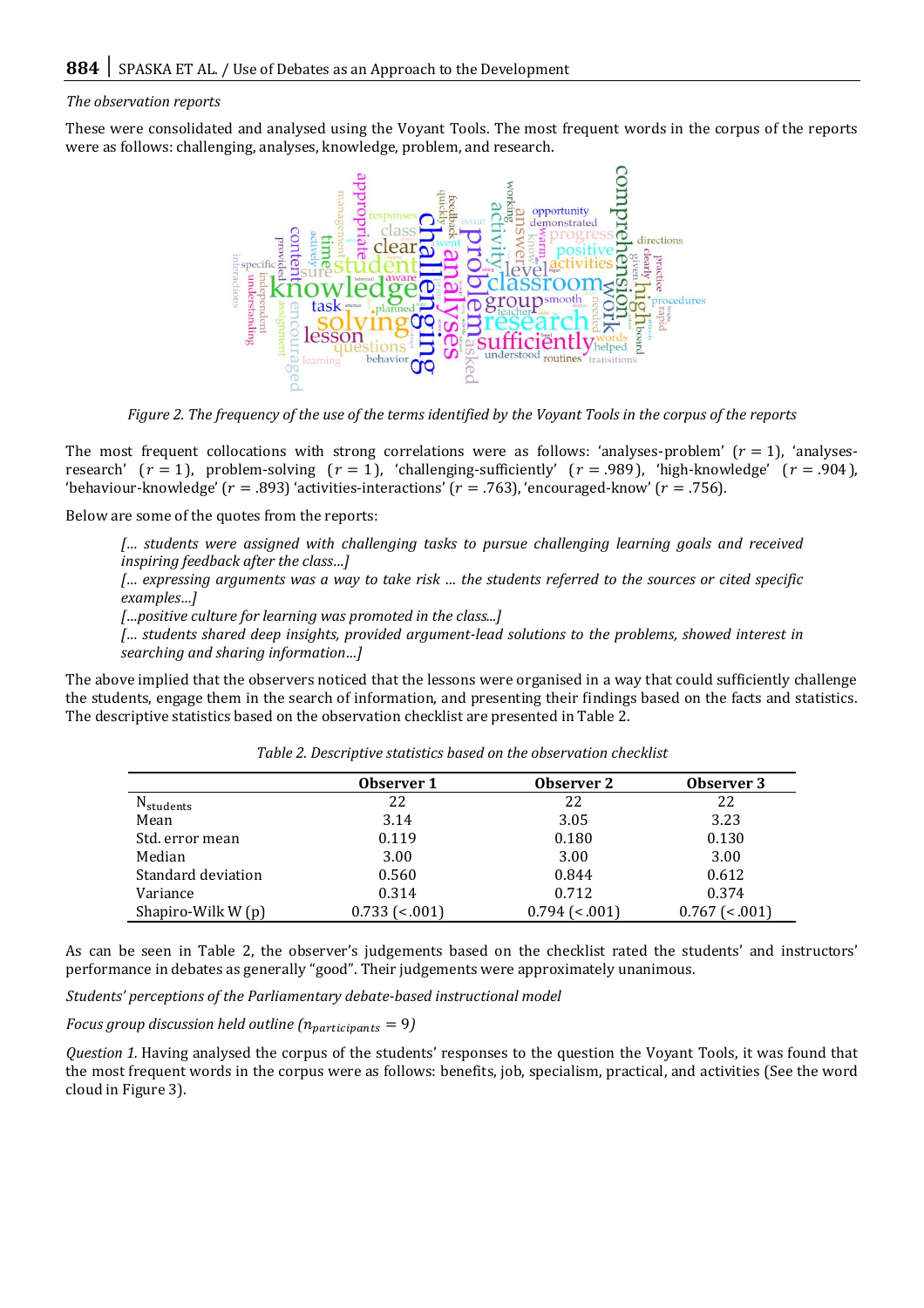

*Figure 3. The frequency of the use of the terms identified by the Voyant Tools in the corpus of the students' responses to the first question* 

The relative frequencies of the most frequent terms in the students' responses to Question 1 were as follows: the relative frequency for "benefits" was 0.296, the Rel. freq. for "job" was 0.288, the Rel. freq. for "specialism" was 0.281, the Rel. freq. for practical was 0.274, and the Rel. freq. for "activities" was 0.263.

Table 3 presents the results of the analysis of the correlation of the most frequent terms such as benefits, job, specialism, practical, and activities.

| Term 1     |                   | Term 2          | Correlation* | Significance** |
|------------|-------------------|-----------------|--------------|----------------|
| benefits   | $\leftrightarrow$ | professionally  |              |                |
| job        | $\leftrightarrow$ | problem-solving | 0.887        | 0.0111         |
| specialism | $\leftrightarrow$ | develop         | 0.849        | 0.0121         |
| practical  | $\leftrightarrow$ | outcomes        | 0.795        | 0.0165         |
| activities | $\leftrightarrow$ | analytical      | 0.772        | 0.0229         |

*Table 3. Analysis of the correlation of the most frequent words* 

**Note:** \*the closer the value is to +1, the correlation is the stronger; \*\*the value of  $\leq .05$  indicates a strong correlation.

The analysis of the correlation of the most frequent terms provided in Table 3, implies that the sampled students associated their learning experience with professional benefits, the practical value of the debates, specialism development, and analytical activities. Overall, the answers suggest that the sampled students appreciated participation in the debates.

The summary of the focus group discussion is presented by themes that were drawn from the coding procedure. The themes are as follows: changes in processing information, improvements in analytical thinking due to debates, and suggestions concerning the use of the debates. Under the theme of changes in processing information, 5 students reported they improved their search skills, and information processing speed. Two students responded they developed their communication skills, persuasion, and argumentation skills. Two students stated that they felt their model of behaviour changed. The common quotes were as below:

*[… it is much easier for me to find relevant information, and I feel I process it quicker than my peers…] [… I explain my thought much clearer and my mates and friends say that they like how I explain things to them…]*

Under the theme of improvements in analytical thinking due to debates, 9 students reported that they had a change in their abilities to specify the concept or problem, dissect its elements, consolidate information for making a decision, evaluate it, and draw conclusions from it. The quotes were as follows:

*[… I approach information more critically and analytically…] [… my friends hire me to edit their essays and course-papers reasoning that my vision of it helps them to improve it …]*

When providing suggestions concerning the use of the debates, three students suggested and the others agreed that using the debate-driven programmes in different programmes and for different purposes would bring more benefits to their learning. The quotes were as follows: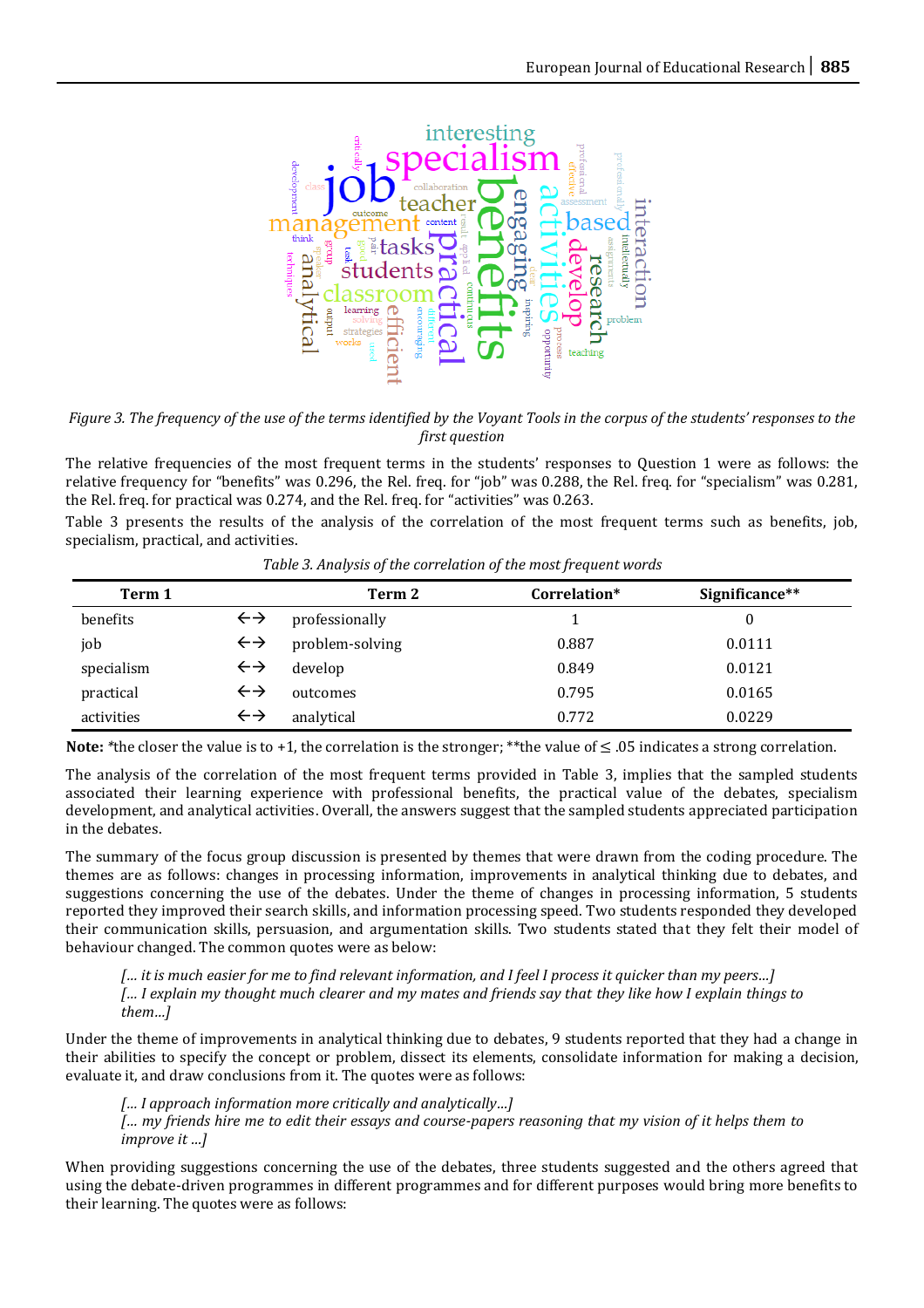- *[… I suggest using the debates in programmes of Economics…}*
- *[… I am sure that introducing cross-institutional or cross-disciplinary debates could be cool…]*
- *[… attracting potential employers to participate in the debates could be a good experience and practice ...]*

As can be viewed, the students' responses were generally positive about debate-based intervention.

#### **Discussions**

The study attempted to identify what effect the debates had on the analytical thinking abilities in tertiary students and how the debates as an instructional approach were perceived by the students. The novelty of the attempt is in reshaping the curriculum in International Economics course to shift from the conventional lecture-based delivery to the debate-driven instructional model, creating the online community and the use of additional tools to engage and manage the students, to poll them and decide on the topic for the debate, to design and deliver different quests, to impose additional cognitive load through training logic, analytical thinking and to run the training activities and debates. It was found that the instructional model used in the study enhances the components of students' analytical thinking involving the abilities of analytical thinking and problem-solving skills.

The results drawn from the pretest and posttest measurements, observation reports, and a focus group discussion showed that the debate-driven instructional model brought positive change to students' analytical thinking and problem-solving skills. This was supported by the statistically significant Mean differences in all the measurements (– 1.95 for AT, -11.7 for QGRTAS, -7.73 for PSI) with  $t_{AT}$  = -7.37,  $t_{QGRTAS}$  = -5.72 and  $t_{PSI}$  = -7.73. The observed effect size also supported the text results with values  $d_{AT} = 1.67$ ,  $d_{QGRTAS} = 1.22$  and  $d_{PSI} = 1.30$ , which indicated a large effect. The values drawn from the Normality Test (Shapiro-Wilk) were greater than 0.05 and showed that the data were normal.  $W_{AT}$  = 0.913 ( $p = 0.055$ ),  $W_{OGRTAS}$  = 0.887 ( $p = 0.016$ ), and  $W_{PSI}$  = 0.972 ( $p = 0.766$ ).

The above findings align with the previous relevant research. These agree with Robb (2015) stating that the teaching strategies that form the basis for training in debating – modelling and guided practice, practice in collaborative independent learning, and scaffolded practice – transform the students from passive readers into a confident and ambitious personality who can comprehend, analyse information and make 'just right' decisions on what to read. Results agree with Abernathy & Forestal (2019), Gooblar, (2016), Najafi et al., (2016), and Williams-Brown (2015), who revealed that debates enhance students' motivation, boost their academic achievements, engage students in learning better, and increase students' brain capacity. The results contribute to the teaching and learning models aimed at developing analytical thinking in tertiary students that were outlined by Sartika (2017). These models, that are integrated in the debates training, were as follows: analytical thinking skills training process, problem-based and guided inquiry learning, group investigation and context-based learning, the MURDER strategy (Mood, Understand, Recall, Digest, Expand, Review) and the use of infographics (Information and Graphics).

The above data were supported by the results of the observation reports that were analysed using the Voyant Tools. The most frequent words in the corpus of the reports were as follows: challenging, analyses, knowledge, problem, and research. The most frequent collocations with strong correlations were as follows: 'analyses-problem'  $(r = 1)$ , 'analyses-research' ( $r = 1$ ), problem-solving ( $r = 1$ ), 'challenging-sufficiently' ( $r = .989$ ), 'high-knowledge' ( $r = .904$ ), 'behaviour-knowledge'  $(r = .893)$  'activities-interactions'  $(r = .763)$ , 'encouraged-know'  $(r = .756)$ . The observer's judgements based on the checklist rated the students' and instructors' performance in debates as generally "good". Their judgements were approximately unanimous. These findings implied that the observers noticed that the lessons were organised in a way that could sufficiently challenge the students, engage them in the search of information, and presenting their findings based on the facts and statistics. The results obtained from the students' responses to the first question in the outline focus group discussion and analysed using the Voyant Tools found that the most frequent words in the corpus were as follows: benefits, job, specialism, practical, and activities. The relative frequencies of the most frequent terms in the students' responses to Question 1 were as follows: the relative frequency for "benefits" was 0.296, the Rel. freq. for "job" was 0.288, the Rel. freq. for "specialism" was 0.281, the Rel. freq. for practical was 0.274, and the Rel. freq. for "activities" was 0.263. The above suggested that the sampled students associated their learning experience with professional benefits, the practical value of the debates, specialism development, and analytical activities. Overall, the answers suggest that the sampled students appreciated participation in the debates. The students also reported improvements in their search skills, information processing speed, communication skills, and behaviour model. They mentioned that they enhanced their leadership abilities, persuasion, and argumentation skills together with computer skills. The students felt a change in their abilities to specify the concept or problem, dissect its elements, consolidate information for making a decision, evaluate it, and draw conclusions from it. These findings go with Trujillo-Jenks and Rosen (2015) who revealed that through arguing they learned better the real-world relevance of the course material. Interestingly, the researchers also found that arguing the opposite position brings more benefits to the students than arguing a position consistent with their views,  $t(21) = 2.48$ ,  $p < .05$ .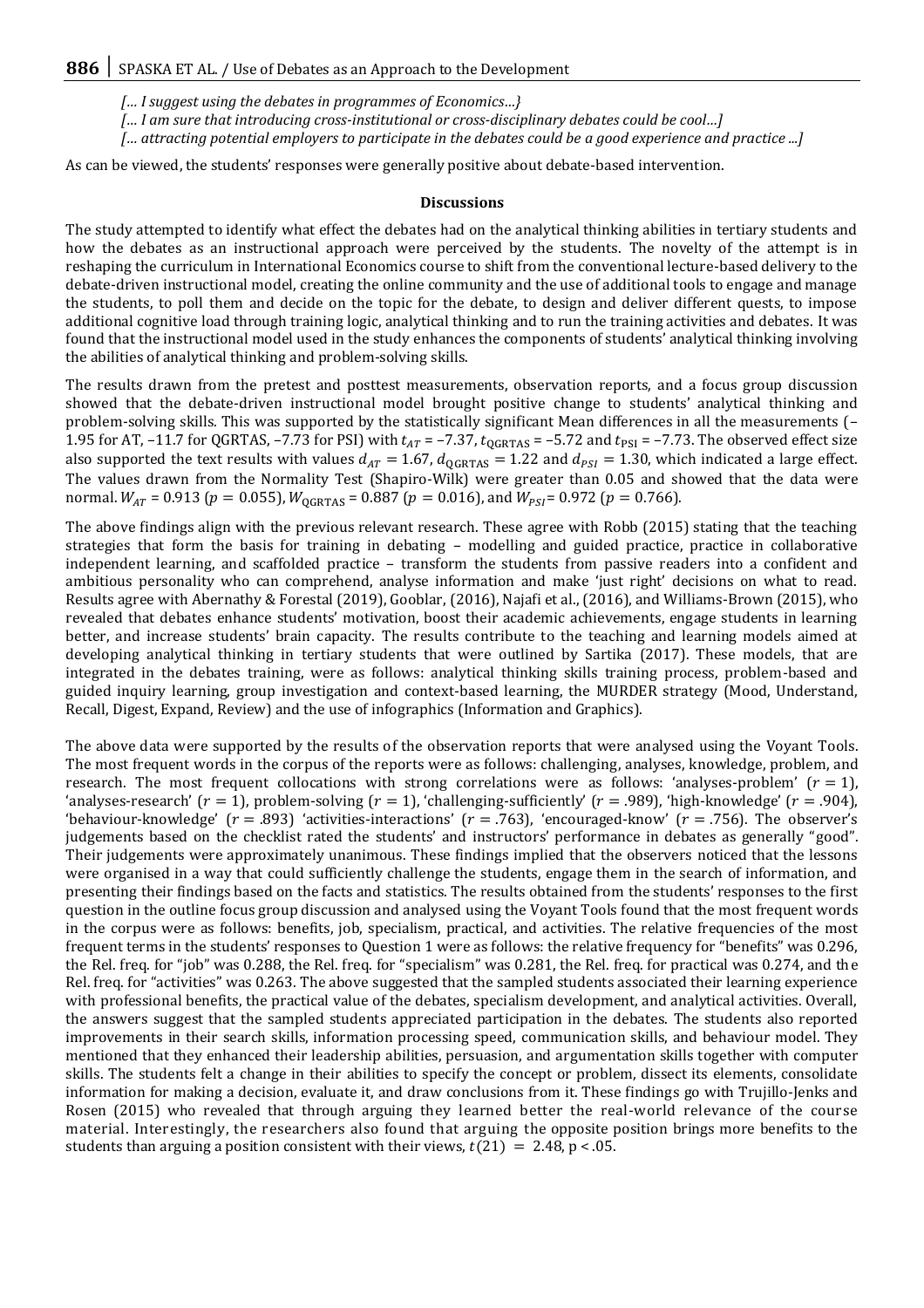#### **Conclusion**

The study found that the debates improve the students' analytical thinking abilities and are perceived positively by them. The pretest and posttest measurements results, observation reports, and a focus group discussion showed that the debate-driven instructional model brought positive change to students' analytical thinking and problem-solving skills. This was supported by the statistically significant Mean differences in all the variables and the results of the observation reports showing that the most frequent words in the corpus of the reports were as follows: challenging, analyses, knowledge, problem, and research. These observers' reports implied that the lessons were organised in a way that could sufficiently challenge the students, engage them in the search of information, and presenting their findings based on the facts and statistics. The students reported that they appreciated participation in the debates as they associated the experience with job benefits, the practical value of the debates, learning engagement, and research. The students also responded that they improved their search skills, information processing speed, communication skills, and behaviour model. They mentioned that they enhanced their leadership abilities, persuasion, and argumentation skills. The students felt a change in their abilities to specify the concept or problem, dissect its elements, consolidate information for making a decision, evaluate it, and draw conclusions from it.

#### **Recommendations**

The use of debates requires that the practitioners were well-trained in moderating debates, and the students should be aware of a debate procedure. The students should be divided into groups and each group should be managed by an experienced tutor. The researchers should study how training in NLP techniques effects the overall instructional efficiency of the debates as an instructional approach.

#### **Limitations**

The study limitations are as follows: the number of the sampled students, the participation of only one institution in the experiment, and observational data leave the likelihood of residual confounding.

#### **Acknowledgement**

We are thankful to the students for showing enthusiasm in meeting the challenges related to the experiment. We are grateful to the experts for providing expertise in validating the instruments.

#### **Conflicts of Interest**

The authors disclose that they have no conflicts interest related to scientific aspects or financial relationships or affiliations that have a stake in the subject of the manuscript and can be associated with the study.

#### **References**

3SmartCubes. (2020). *Test of analytical skills*. https://www.3smartcubes.com/pages/tests/analytical-skills-test/analyticalskills-test\_instructions/

American Parliamentary Debate Association. (2020). *Guide to APDA & FAQs*. https://apda.online/about/guide-to-apda/

- Abernathy, C., & Forestal, J. (2019). The use of debates in political science courses. *Journal of Political Science Education, 1*(13), 1-7*.* https://doi.org/10.1080/15512169.2019.1656082
- Ang, R. X., Chew, Q. H., Sum, M. Y., Sengupta, S., & Sim, K. (2019). A systematic review of the use of debates in health professions education - does it work? *GMS Journal for Medical Education, 36*(4), 1-15. https://doi.org/10.3205/zma001245
- Astafieva, M. M., Bodnenko, D. M., & Proshkin, V. V. (2019). Using computer-oriented Geometry means in the process of critical thinking formation of future Mathematics teachers. *Information Technologies and Learning Tools, 71*(3), 102-121. https://doi.org/10.33407/itlt.v71i3.2449
- Bacikova, Z. (2018). The role of a debate in the development of critical thinking. In D. Petranová & S. Magál (Eds.), *Proceedings to the International Scientific Conferenc*e (pp. 18-37). University of Ss. Cyril and Methodius.
- Bobrytska, V., Luzik, E., Reva, T., Spitsin, Y., & Akmaldinova, V. (2020). Involving stakeholders in shaping educational legislation and policy in Ukraine. *European Journal of Educational Research, 9*(3), 1189-1200. https://doi.org/10.12973/eu-jer.9.3.1189
- Brownson, C. (2013). Classroom participation and knowledge gain. *Journal of Education and Practice, 4*(18), 78-83.
- Wilson, M., & Brown, Z. (2016). The complexity of in-class debates in Higher Education: student perspectives on differing designs. *Educational futures: E-journal of the British Education Studies Association, 7*(2), 14-28.
- ProProfs Quizzes. (2020). *Get ready to test your analytical skills!* https://www.proprofs.com/quizschool/story.php?title=analytical-skills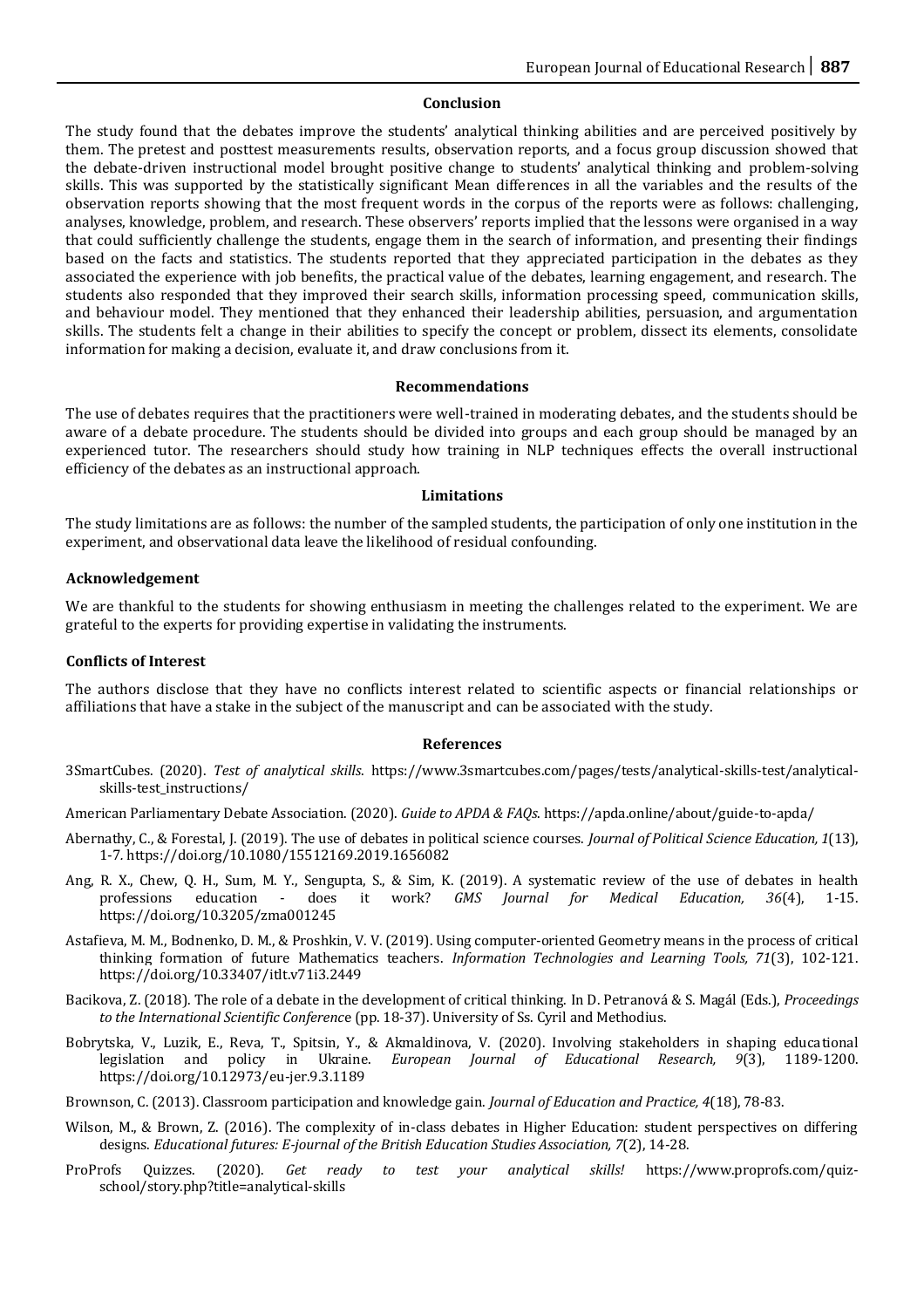Chicago State University. (2020). *Analytical thinking: Definition.* https://cutt.ly/hcrvc3j

- Critical Thinking Secrets. (2020). *Critical thinking vs Analytical thinking*. https://criticalthinkingsecrets.com/critical-thinkingvs-analytical-thinking/
- Doody, O., & Condon, M. (2012). Increasing student involvement and learning through using debate as an assessment. *Nurse education in practice, 12*(4), 232-237. https://doi.org/10.1016/j.nepr.2012.03.002
- Gooblar, D. (2016). *Skills first, and let content follow.* The Chronicle Vitae*.* https://chroniclevitae.com/news/1551-skills-firstand-let-content-follow
- Hanacek, J. (2010). *Phases of the research process.* Comenius University.
- Irwanto, I. (2018). Integrated measurement of students' analytical thinking skills and science process skills. In D. E. Irawan, S. Viridi, E. Mulyana & L. M. Nurani (Eds.), *Proceedings of International Seminar on Science Education: Harmonisation of Science, Technology, and Society in Science Learning to Prepare 21st century Generation* (pp. 217-225). INA-Rxiv Papers. https://doi.org/10.31227/osf.io/6qyhd
- Montanes, N., Lascano, D., Quiles-Carrillo, L., Torres-Giner, S., & Rayón, E. (2020). Ethical dilemmas and debates as teaching methodologies to develop critical thinking competence*.* In L. G. Chova, A. L. Martínez, & I. C. Torres (Eds.), *Proceedings for 14th International Technology, Education and Development Conference* (pp. 5339-5343). IATED Academy. https://doi.org/10.21125/inted.2020.1441
- Najafi, M., Motaghi, Z., Nasrabadi, H. B., & Heshi, K. N. (2016). "Debate" learning method and its implications for the formal education system. *Educational Research and Reviews, 11*(6), 211-218. https://doi.org/10.5897/err2015.2316
- Nurakhir, A., Nindya Palupi, F., Langeveld, C., & Nurmalia, D. (2020). Students' views of classroom debates as a strategy to enhance critical thinking and oral communication skills. *Nurse Media Journal of Nursing, 10*(2), 130-145. https://doi.org/10.14710/nmjn.v10i2.29864
- Nureldeen, W. (2020). Using classroom debates to develop EFL students' pragmatic competence and critical thinking. *International Journal of Language Academy, 8*(4), 90-109. https://doi.org/10.29228/ijla.44227
- Price, P., Jhangiani, R., & Chiang, I. (2015). *Research methods in psychology 2nd Canadian edition*. BCcampus. https://opentextbc.ca/researchmethods/
- Robb, L. (2015). *Strategies to improve students' analytical thinking.* EDUblog. https://edublog.scholastic.com/post/strategiesimprove-students-analytical-thinking
- Sadler, T. D. (2010). Debates in the classroom. In C. S. Clauss-Ehlers (Ed.), *Encyclopedia of Cross-Cultural School Psychology*. Springer[. https://doi.org/10.1007/978-0-387-71799-9\\_125](https://doi.org/10.1007/978-0-387-71799-9_125)
- Sartika, S. B. (2017). Teaching models to increase students' analytical thinking skills. In T. W. Abadi, N. E. T. I. Santosa, M. T. Multazam, F. Megawati (Eds.), *Proceedings of the 1st International Conference on Intellectuals' Global Responsibility* (pp. 216-218). Atlantis Press. https://doi.org/10.2991/icigr-17.2018.52
- Schoonenboom, J., & Johnson, R. B. (2017). How to construct a mixed methods research design. *Cologne Journal of Sociology and Social Psychology/ Kolner Zeitschrift fur Soziologieund Sozialpsychologie, 69*(2), 107-131. https://doi.org/10.1007/s11577-017-0454-1
- Soliman, A. M. (2014). The problem-solving inventory: Appraisal of problem-solving in the Arab context, factor structure, and validation. *International Perspectives in Psychology: Research, Practice, Consultation, 3*(4), 252-267. https://doi.org/10.1037/ipp0000020
- Toner, P., & Woolley, R. (2016). Perspectives and debates on vocational education and training, skills, and the prospects for innovation. *Spanish Journal of Sociology/ Revista Española de Sociología, 25*(3), 319-342.
- Trujillo-Jenks, L., & Rosen, L. (2015). *Fostering student learning through the use of debates.* Faculty Focus. https://cutt.ly/wcv8erw
- Walker, J. P., & Sampson, V. (2013). Learning to argue and arguing to learn: Argument-driven inquiry as a way to help undergraduate chemistry students learn how to construct arguments and engage in argumentation during a laboratory course. *Journal of Research in Science Teaching, 50*(5), 561-596. https://doi.org/10.1002/tea.21082
- Williams-Brown, Z. (2015). The use of in-class debates as a teaching strategy in increasing students' critical thinking and collaborative learning skills in higher education. *Educational futures: E-journal of the British Education Studies Association, 7*(1), 39-55.
- Xi, X., & Sawaki, Y. (2016). Methods of Test Validation*.* In E. Shohamy, I. Or, & S. May (Eds.), *Language Testing and Assessment. Encyclopedia of Language and Education* (3rd ed.) (pp. 193-209). Springer. https://doi.org/10.1007/978-3-319-02326-7\_14-1
- Yulina, I. K., Permanasari, A., Hernani, H., & Setiawan, W. (2019). Analytical thinking skill profile and perception of pre-service chemistry teachers in analytical chemistry learning. *Journal of Physics: Conference Series, 1157*(4), 1-7. https://doi.org/10.1088/1742-6596/1157/4/042046